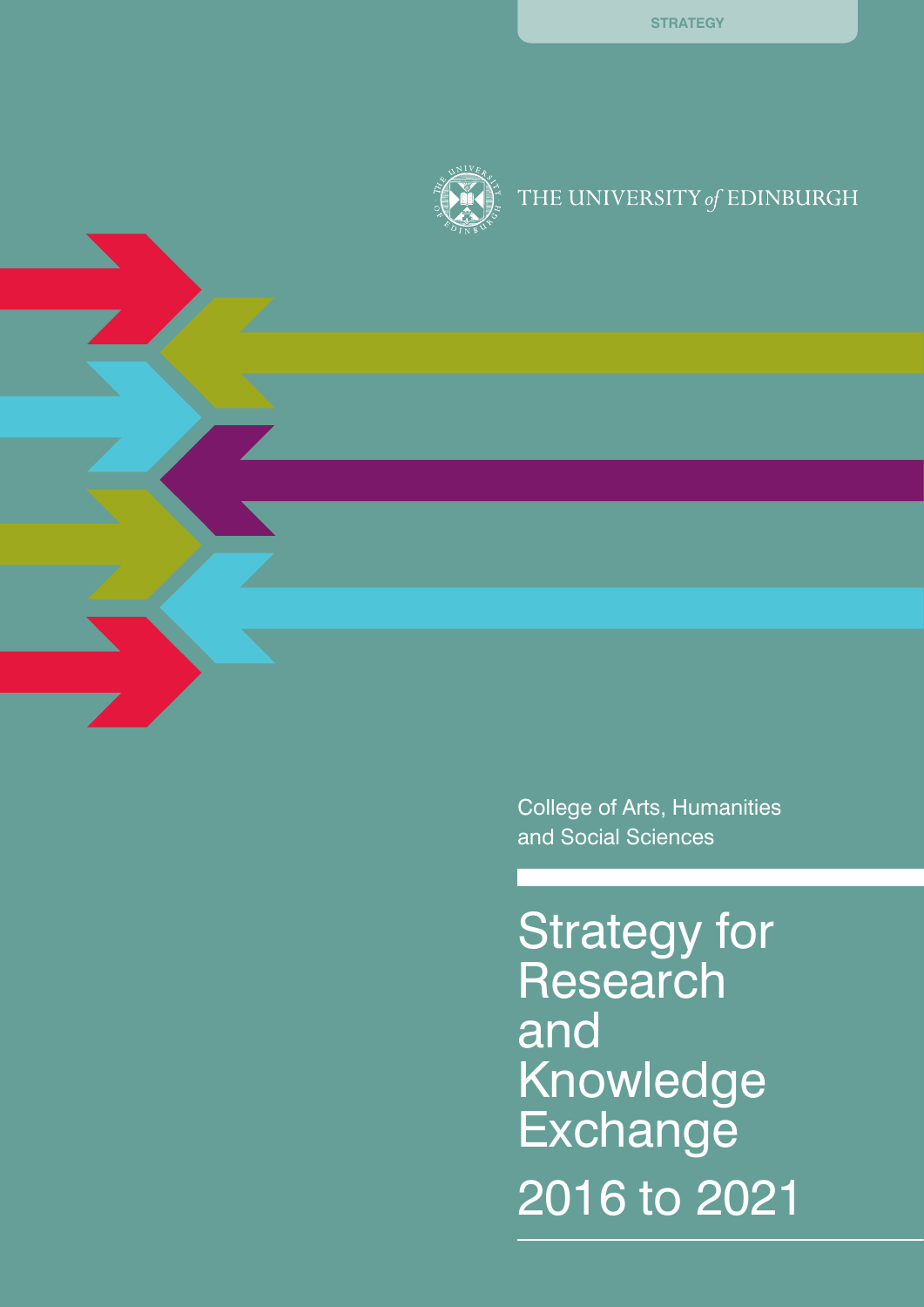To create research that is recognised by our peers as world-leading, contributes to major advances in knowledge, and has impact

#### **The research and knowledge exchange strategy**

The purpose of this strategy is to create a shared vision for how we will develop research and knowledge exchange in the College of Arts, Humanities and Social Sciences (CAHSS). At the heart of this vision is a College that values research and knowledge exchange and celebrates the difference it makes to individual researchers, to the academic environment in which we work and to the wider world. Our overall aim is to create research that is recognised by our peers as world leading, contributes to major advances in knowledge, and has impact.

The College recognises that success depends on the talent and skills of our researchers and those who support them and seeks to make it as straightforward as possible for individuals and groups to bring their research plans to fruition. Research is a core activity for most (86%) of the academic staff in CAHSS. We want it to be a place where we can enjoy contributing to the development of a lively and well-funded research culture that enables our scholarly endeavours to flourish and where we feel well supported and enthusiastic about our work and perceive it to have value and meaning for the individuals and the communities with which it engages. The strategy provides a framework that assists researchers at all

stages of their careers to achieve that vision in the period to 2021. The associated action plan enables us to identify the steps we will take to translate our values and vision into continuing future success during the first three years of this period.

#### **The College of Arts, Humanities and Social Sciences and its researchers**

The role of the College is to provide strategic direction, leadership and resources. It also provides an overview of research activity across its eleven Schools, each of which has a research and knowledge exchange strategy that reflects local practices and disciplinary differences. The College advocates for the role of arts, humanities and social sciences within the University and further afield but also values interdisciplinarity and, through its relationship with the other Colleges, seeks to support emerging areas that are at the forefront of discovery and innovation.

The goals outlined in this strategy are ambitious. We will achieve world-leading research, knowledge exchange and impact by being committed to the quality of our research outputs, increasing research income, extending our knowledge exchange activities and developing our provision of postgraduate research training. There is an expectation that all academic staff with research

as a core activity will join in pursuing these goals; the College and its Schools will create a positive working environment that values both individual scholarly research and collaborative ventures, protects time for these activities and will provide the strategic direction, leadership and resources necessary to fulfil these expectations.

#### **Why are research and knowledge exchange important?**

Research in CAHSS can be defined as any form of considered enquiry that aims to contribute to a body of knowledge or practice. The research questions or approaches may draw upon analytical, creative, critical, empirical or theoretical investigations, with outputs that may include audiovisual, three-dimensional or written texts, performances and exhibitions.

Research enables us to ask, and respond to, questions about our world and who we are. We explore, interpret and share advances in knowledge as educators and scholars, empowering ourselves and others to increase understanding of the contexts in which we live. We aim to reach beyond the academic environment to make a difference to others by engaging diverse audiences and ensuring that our research brings social, cultural and economic benefits.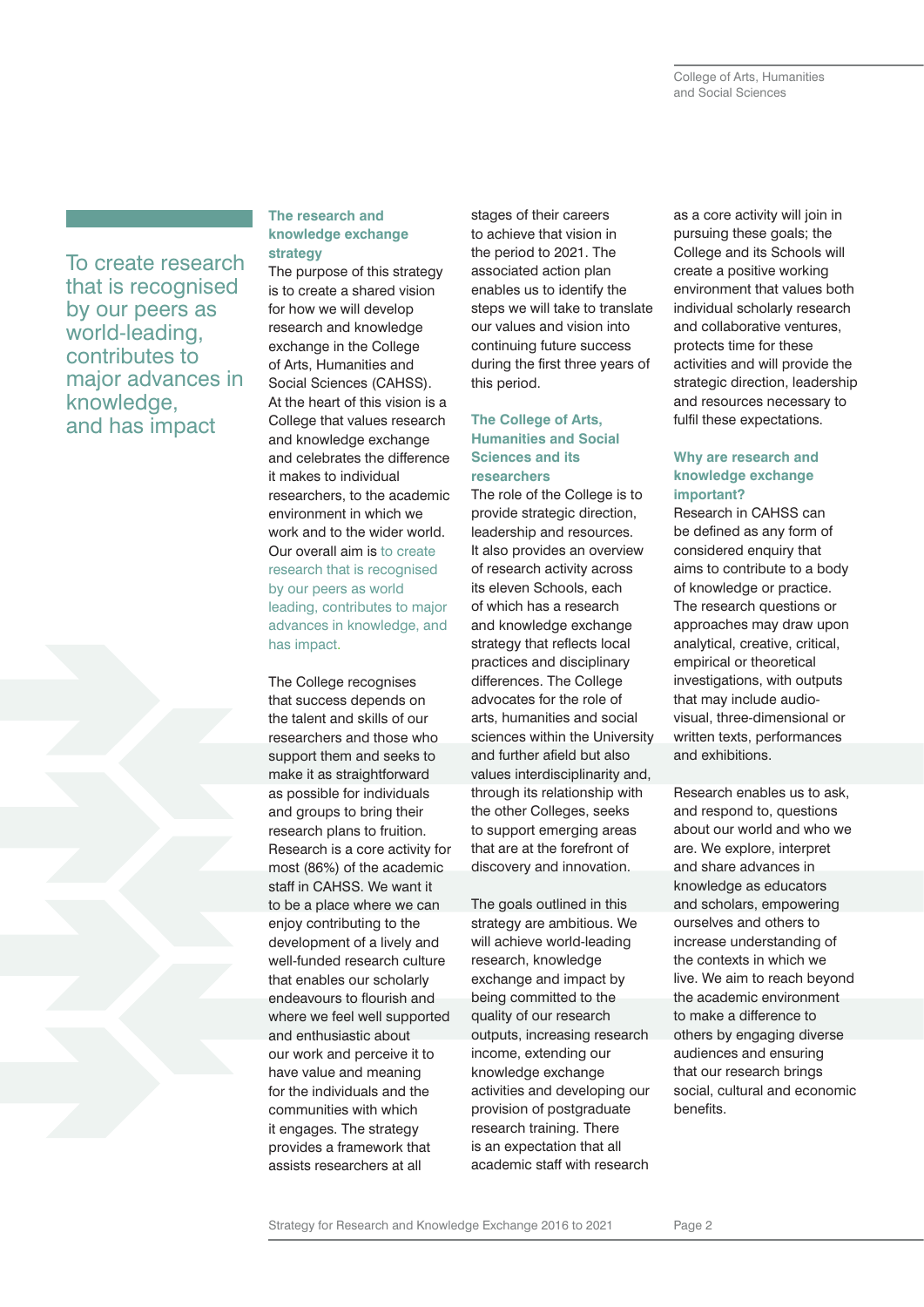#### **What are our underlying values?**

We aspire to undertake research with integrity. By attending to ethical considerations at all stages of the research process, we commit to having due regard for the wellbeing of other researchers, of participants, and of the environments in which our activities take place. We aim to embed a culture of respect and awareness of equality and diversity in the management of research projects and the recruitment and employment of research staff. We embrace the principles of freedom of enquiry and expression and affirm the role of academic provocation, innovation and experimentation. We are accountable for our research and its dissemination, openly recognising the contributions of others and the need to share its outcomes widely for cultural, economic and societal benefit.

#### **What is distinctive about our research?**

Based in Edinburgh, we create opportunities that take advantage of our location in a capital city. Attuned to changing policy landscapes, we engage with local, national and UK government priorities and with arts, cultural, design, educational, financial, health and legal organisations to make major contributions to Scotland's and the UK's prosperity and wellbeing. Internationally, we maintain a world-leading profile of research by building networks that create

and nurture knowledge exchange and scholarly activity, ensuring that our research benefits from global opportunities and addresses global priorities. We are informed by an awareness of agendas for environmental and social justice and play a major role in addressing challenges such as tackling poverty, responsible management of the environment, and the promotion of health, wellbeing and social cohesion. We engage in research that challenges perspectives and meets needs. Our research makes a difference, and we want it to continue to do so.

With eleven Schools in the College, we represent an unusually diverse community that benefits from a profusion of different forms of expertise and the resources to undertake internationally excellent research. We are bold in our innovative methods, theoretical perspectives and approaches to achieving impact. We embrace a diversity of approaches and build on the excellence for which our university has been acclaimed over centuries while ensuring that we stay at the forefront of intellectual enquiry.

#### **Achievements in research and knowledge exchange**

The Times Higher Education world university rankings for 2016 place the College 16th in the world for Arts and Humanities and 30th for Social Sciences. The

Research Excellence Framework 2014 judged twelve of our Units of Assessment to have achieved top five positions in the UK by research power, with 69% of our outputs, 89% of our impact and 95% of our environment deemed worldleading or internationally excellent. These strengths are a testament to the efforts of staff past and present over many years but they also provide a springboard for our future plans. This strategy sets out the College's proposals to build on this reputation and looks forward to even greater achievements through to 2021 and beyond.

#### **The challenges**

We have a powerful legacy on which to build, but realising our ambitions needs to take account of an increasingly challenging environment. The Research Excellence Grant is distributed by the Scottish Funding Council according to a formula based on the results of the REF2014 and funds the University's research infrastructure. This finances our time for research and provides a base from which individuals and teams can bid for funding from other sources, such as the research councils, EU, government departments, charitable foundations and industry.

In spite of our exceptional performance in REF2014, the Research Excellence Grant has been cut and funding agencies have to operate with reduced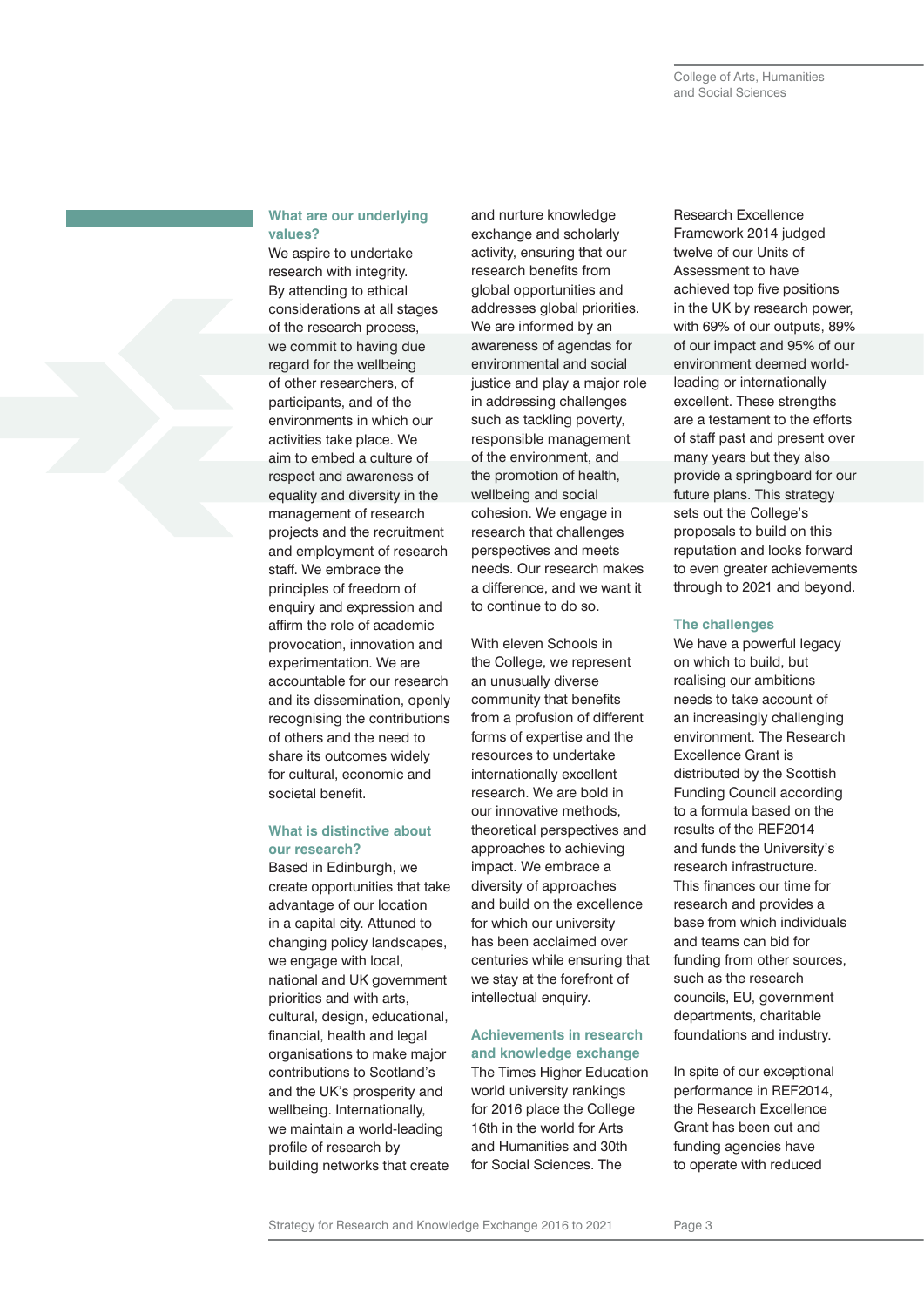## Culture, collaboration, communication and coordination

Research is informed by ethical principles and conducted with integrity

Ambition is nurtured; researchers are supported throughout their academic careers; embed principles of equality and diversity

budgets. Funders require rapid responses to specific funding calls, have introduced mechanisms to manage demand and have shifted the emphasis from small-scale funding for individuals towards fewer awards for large interdisciplinary research teams. Academics working in a higher education context of competing demands on our time already juggle priorities across the requirements of the REF, associated impact activities and teaching. These additional challenges mean that we must be alert to opportunities to shape funding priorities and nimble in how we respond to changes.

The College will underpin our continuing aspirations for excellence by providing sector-leading support for all aspects of the process of applying for funding, conducting research and knowledge exchange, and tracking its impact. We are able to build on an exceptionally strong base and aim to maintain those aspects that are recognised as working well while also identifying areas in which we can do better.

### **Our ambitions**

Our overall aim is to create research that is recognised by our peers as world leading, contributes to major advances in knowledge, and has impact. Achieving this aim relies on creating a shared culture that values people and provides leadership

within a supportive working environment built upon collaboration, communication and coordination. Together, these four key areas provide a focus for our ambitions that enables us to respond robustly to the challenges outlined above. The following sections summarise the ways in which these themes relate to this aim; the separate action plan provides more detail on how we can make this happen.

#### **1. CULTURE Ambition: to develop and sustain a culture in which excellence in research and knowledge exchange can flourish**

We aspire to enhance a lively research culture that has at its heart the people that work and study in CAHSS. It builds on core values of collegiality, integrity and respect and shares a broad consensus on priorities. This culture is facilitated by the human, financial and infrastructural resources of the College and is created by staff and students who feel valued by, and contribute to, a distinctive scholarly community in which research is informed by ethical principles and conducted with integrity.

This culture develops organically and anticipates, influences and responds to external factors. Nevertheless, there are steps we can take to guide its direction and to develop a culture of excellence in which individuals have time and space to think, research and knowledge exchange can thrive, ambition is nurtured and researchers are supported throughout their academic careers. The College will embed principles of equality and diversity in its activities. It will aim for sector-leading practice in mentoring, annual review and professional development opportunities that will support individuals to fulfil expectations relating to research outputs, income and impact. By providing high-quality postgraduate and postdoctoral training environments that are integrated into the intellectual life of research groups and Schools we can attract the most promising research students and recruit and retain talented researchers of international standing, enabling us to develop the next generation of researchers and to cultivate the outstanding leaders of the future.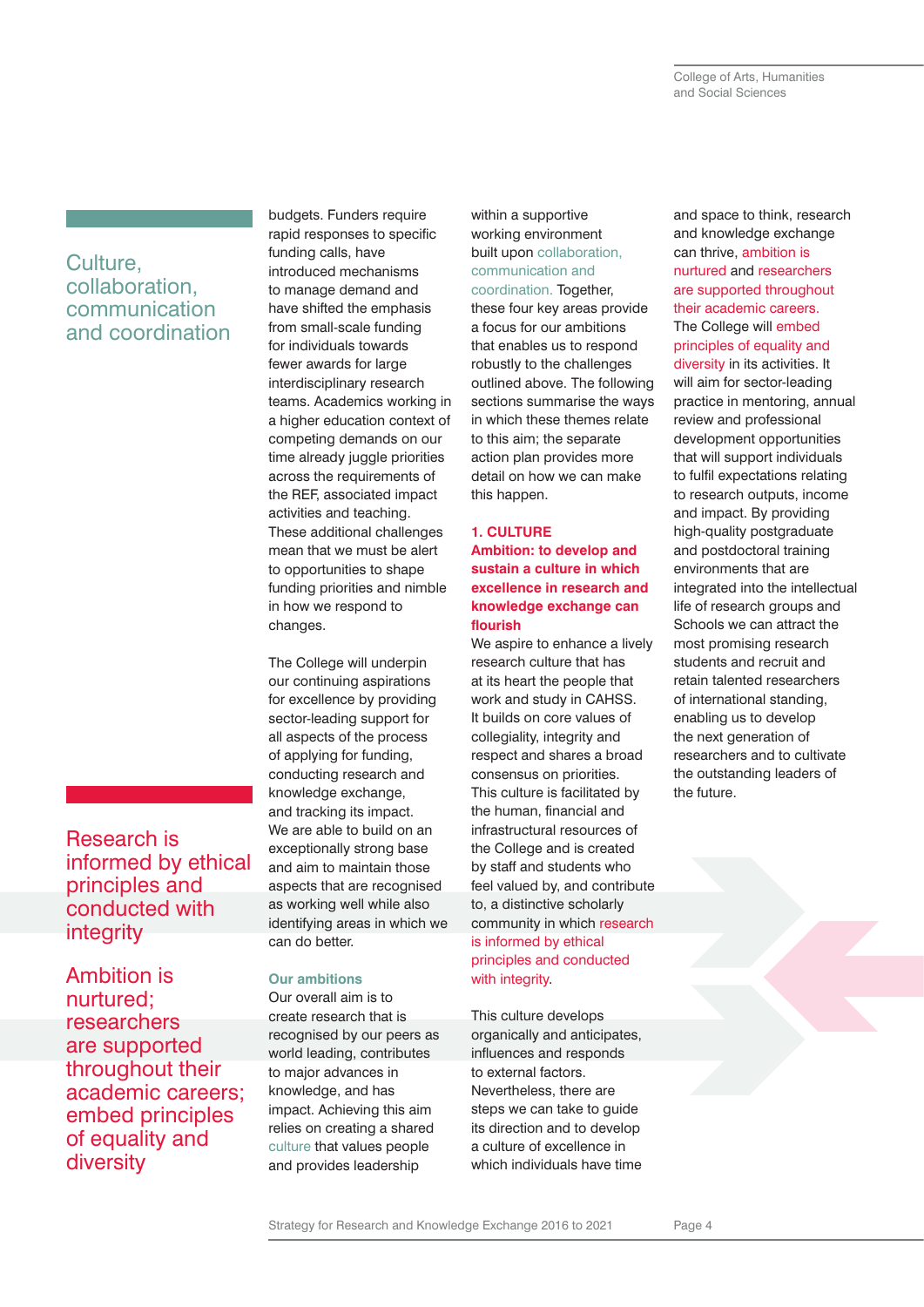College of Arts, Humanities and Social Sciences

**Establish** mechanisms for creating and maintaining interdisciplinary collaborations

Create and maintain international collaborations

Create and maintain spaces for collaboration

Promote, support and broker partnerships

**2. COLLABORATION Ambition: to create the conditions in which we can forge and nurture collaboration within and beyond the College** The College has an overview of the disciplinary diversity represented by its eleven Schools and is uniquely placed to foster research collaborations that can synthesise concepts and techniques from different sources and produce new forms of knowledge and insight. The responses to many research questions are unlikely to be found within the scope of one discipline but to cut across boundaries, drawing on approaches from the arts, humanities and social sciences, often in conjunction with those represented within the College of Science and Engineering and the College of Medicine and Veterinary Medicine. Whether their purpose is to explore curiosity-driven areas of knowledge and practice or to respond to research problems identified by funders, support should enable researchers to initiate their own collaborations as well as respond to top-down or external initiatives. The Challenge Investment Fund demonstrates the College's commitment to encourage early-stage adventurous

interdisciplinary work that has the potential to open up new areas of enquiry, but as it can be difficult for existing institutional structures to provide optimal levels of support, establishing mechanisms for creating and maintaining interdisciplinary collaborations is a priority.

Many of the most challenging research problems are global in reach and the search for solutions requires approaches that cut across disciplinary boundaries. Creating and maintaining international collaborations enables us to be ready to respond to these global research challenges by broadening our horizons and incubating new projects. These collaborations may build on hosting visiting researchers, the appointment of international staff and the co-supervision of research students, leading to multinational joint authoring, opening up new sources of grant funding and extending

the reach of the impact of our

research.

The College will continue to exercise foresight in creating and maintaining spaces for collaboration, currently achieved primarily through its research centres and its links to the prestigious multipartner Alan Turing Institute and Administrative Data Research Centre-Scotland, the University-wide Global Academies of Development, Environment and Society, Health, and Justice, and hosting the Academies of Government and of Sport. The Institute for Advanced Studies in the Humanities is a key resource for supporting collaboration. It coordinates the International and Interdisciplinary Research Groups, welcomes visiting researchers, expands

scholarly networks across national and disciplinary borders and provides a space for interactions between the Fellows it hosts, other members of the College and the public.

Forthcoming developments in the University's estate, notably in the Central Area, provide opportunities to think about how the spaces in which we work can support our research, and bring us together with one another, with students, and with external stakeholders. This should include the creation of places for collaborative work 'in between' our School structures that are open to the city and the world around them. The College will also continue to invest in digital resources that provide flexible support for different forms of collaboration in virtual spaces.

The College is renowned for its partnerships with the heritage, cultural and creative industries. We will develop the economic, social, cultural and environmental benefits of our research by building on and extending relationships with these industries, the third sector, policymakers, practitioners and the public. This will enable us to promote, support and broker partnerships that lead to interaction

between private and public enterprises with academics. We will increase the number of co-funded collaborative research studentships and draw on expertise in the CAHSS Knowledge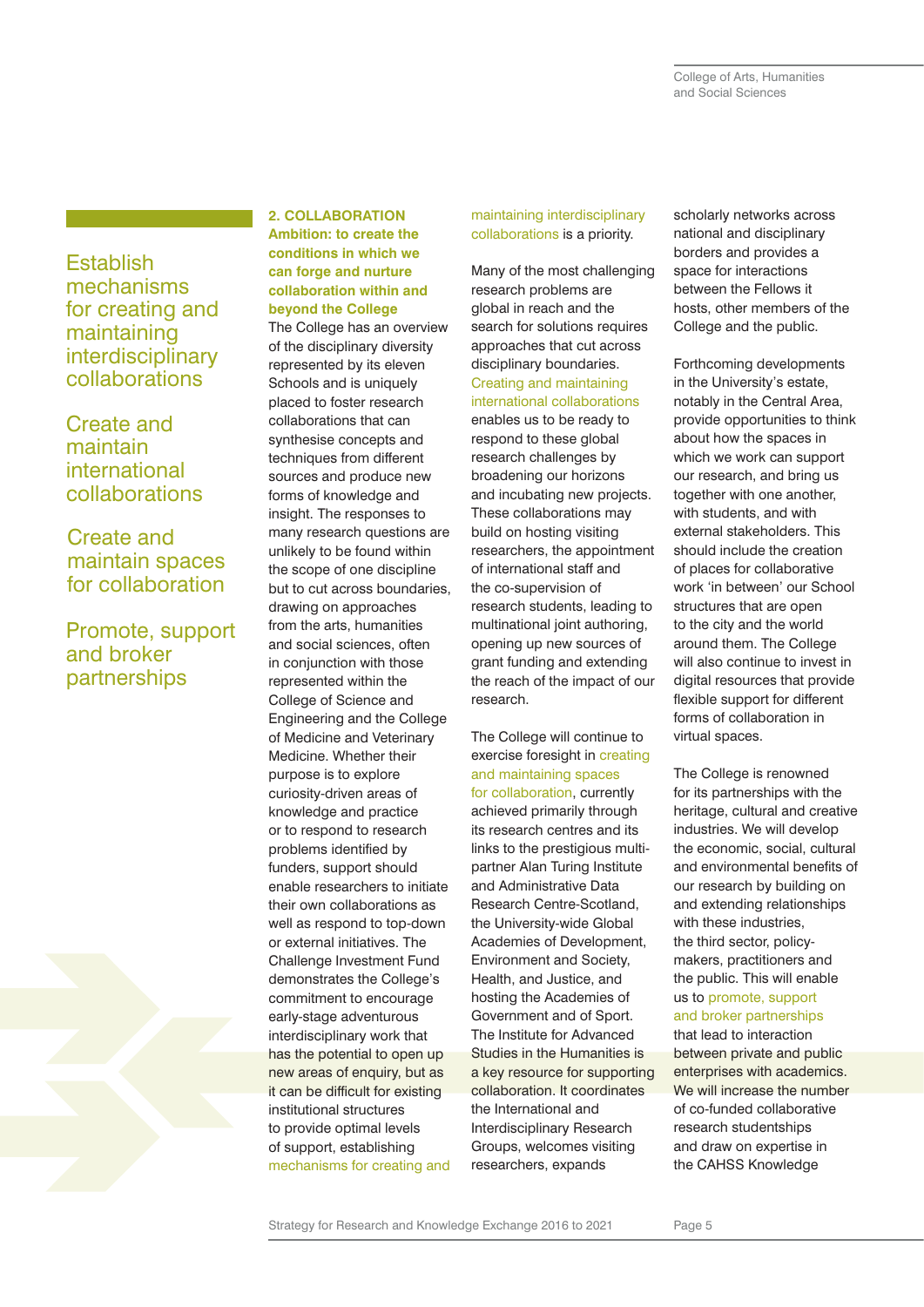College of Arts, Humanities and Social Sciences

### Increase our profile with other academics

Increase our visibility with policy-makers, practitioners, industry and the public

# Develop our media presence



Better integration of services

Digital dimensions of research

Research management Exchange Office to Increase our engagement with the private sector, to organise events for practitioner audiences and to assess opportunities for licensing, consultancy and other ways of commercialising research and linking with industry. The College-funded Knowledge Exchange and Impact grant represents a commitment to building and harnessing relationships with external organisations and engagement with the public.

#### **3. COMMUNICATION Ambition: to identify, promote and increase the visibility of our research activities**

Communication is vital for increasing the visibility of our research. By ensuring a strong presence in the media and raising the awareness of stakeholders we will be able to attract the most talented students and the most distinguished staff. Potential funders will see us as a preferred source of expertise and as credible applicants with a track record of excellence.

### We need to increase our profile with other

academics, both in the UK and overseas, so that we become a global partner of choice, able to work with the research collaborators and students with the most potential. Roles such as editorships of journals, curation of exhibitions and membership of professional societies as well as service on committees and advisory bodies, such as

funding agencies, research assessment panels and the academies, can contribute to the acquisition and dissemination of knowledge within the College and beyond. Communication with external organisations and the public is central to generating knowledge exchange and impact. We can increase our visibility with policymakers, practitioners, industry and the public by seizing opportunities for engagement with different interest groups, participating in festivals and cultural events, and responding to public consultations. We will do more to build this into research projects from

their earliest stages by encouraging greater take-up of the support offered by the Knowledge Exchange Office.

We can do more to celebrate and publicise our research-related activities by developing our media

presence through attractively designed websites, social media and more traditional means, producing highprofile publications and using notable conferences and events to disseminate our work. Our website at impact.cahss.ed.ac.uk showcases research that has made a difference to our world. It acts as a model for further communication of our research activities to engage with policy-makers, the third sector, business and the public. We will also enhance our internal communications so that we are more effective at informing others

within the College and the University of our research activities and successes. Ambitions to streamline internal communications with a view to improving the responsiveness of services and promoting opportunities for collaboration are outlined in the following section.

#### **4. COORDINATION Ambition: to deliver responsive services and structures that support our research and knowledge exchange activities**

Our work environment is underpinned by professional services that are designed to support our research and knowledge exchange activities. Strengthening this support requires better integration of services

with clear allocation of responsibilities both centrally and locally and across organisational boundaries, the avoidance of duplicated effort and improvement in our internal communications. As the digital dimensions of research increase, whether this is designing apps and websites or developing digital techniques, there will be demand for technical support for projects and for more emphasis on digital skills in academic staff development. While academics need to engage with new research management requirements, such as use of PURE, support for compliance with logging outputs and evidence of impact, updating databases, and generating and storing open access data and documents can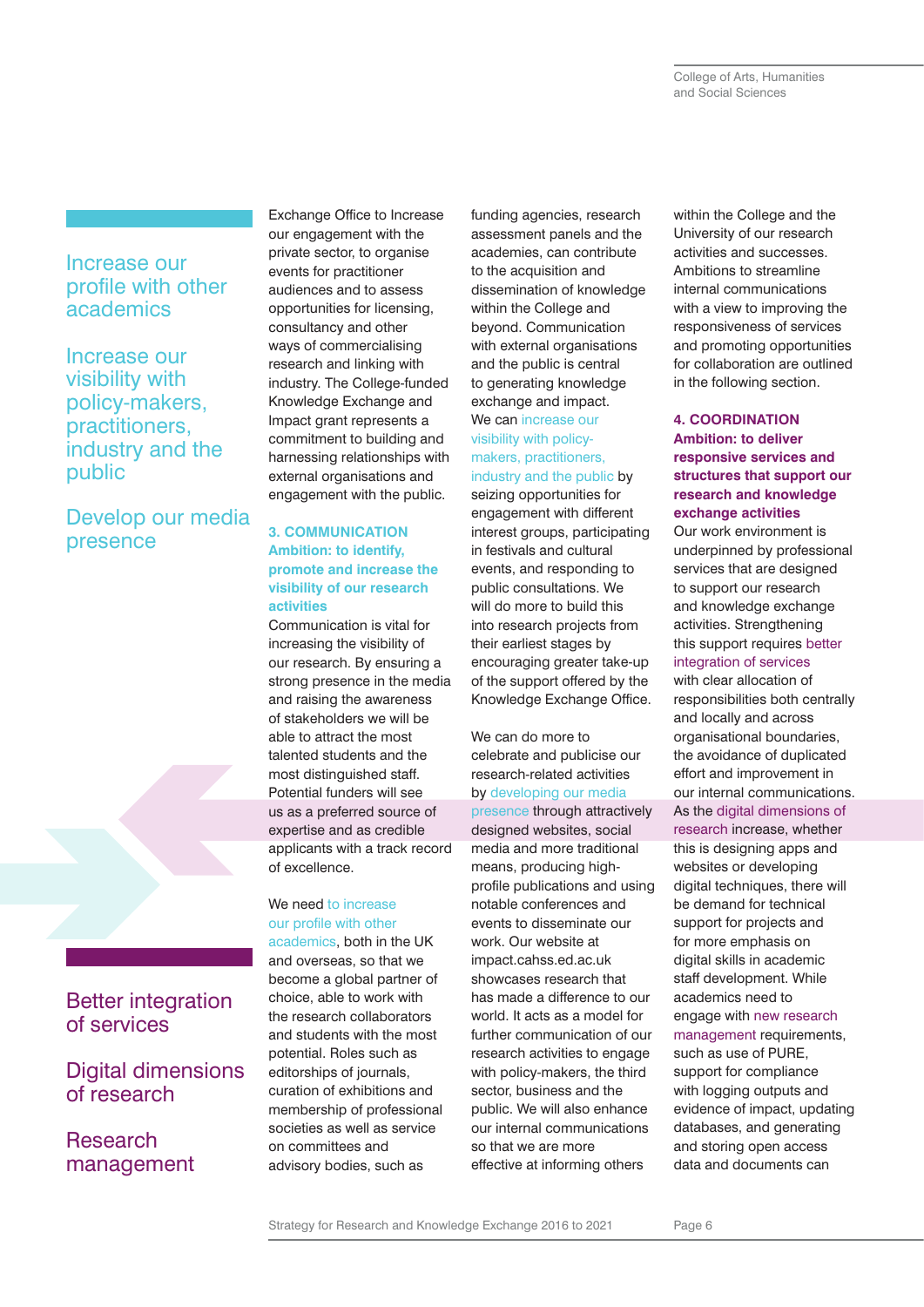College of Arts, Humanities and Social Sciences

### Increase income from grants and consultancy

# Professional development and training

free up researchers to focus on their core academic activities.

Targets for increasing our income from grants and consultancy will require personalised notification of sources of funding, effective horizon scanning, strengthened processes of internal peer review and seed funding to develop innovative projects that will attract external funding. Better management information on the actual cost of conducting research will enable us to make decisions about margins and how these can be maximised within a balanced portfolio.

The Dean and Associate Dean of Research, the College Research Committee and the College Knowledge Exchange and Impact Committee will provide strategic direction in conjunction with the College Research Office, the Knowledge Exchange Office, the Research Support Office and the School RKE Offices that are in the front line of providing support. This coordination between researchers and the College's established structures and professional services is at the core of our strategic vision. To ensure that we can realise this vision the College will invest in professional development and training for academic staff who take on leadership roles as Directors of Research or Knowledge Exchange and Impact as well as staff in School research

offices. This will increase confidence that researchers will receive professional and timely support from knowledgeable and efficient teams within Schools and the College.

#### **Towards 2021**

Investing in, and strengthening, the support infrastructure and services will underpin the objectives relating to culture, collaboration and communication and is fundamental to maintaining the College's global standing. This will ensure that we are well placed for the next Research Excellence Framework, with robust methods of data collection and ready access to management data to inform decisions and meet reporting requirements. Our strategy of further enhancing the research environment and maximising the number of world-leading research outputs and impact case studies is not contingent on details of the REF, but its outcomes are a powerful indicator of recognition from our peers. We will produce a separate delivery plan when details of the forthcoming exercise have been confirmed.

A thriving research culture buzzes with ideas, innovation and creativity and is founded on conditions that engender collaboration, communication and coordination. The College aims to maximise the opportunities for individuals and groups to contribute to

a culture in which excellence in research and knowledge exchange can flourish, recognising that active and engaged researchers are our main resource and acknowledging their research needs and aspirations.